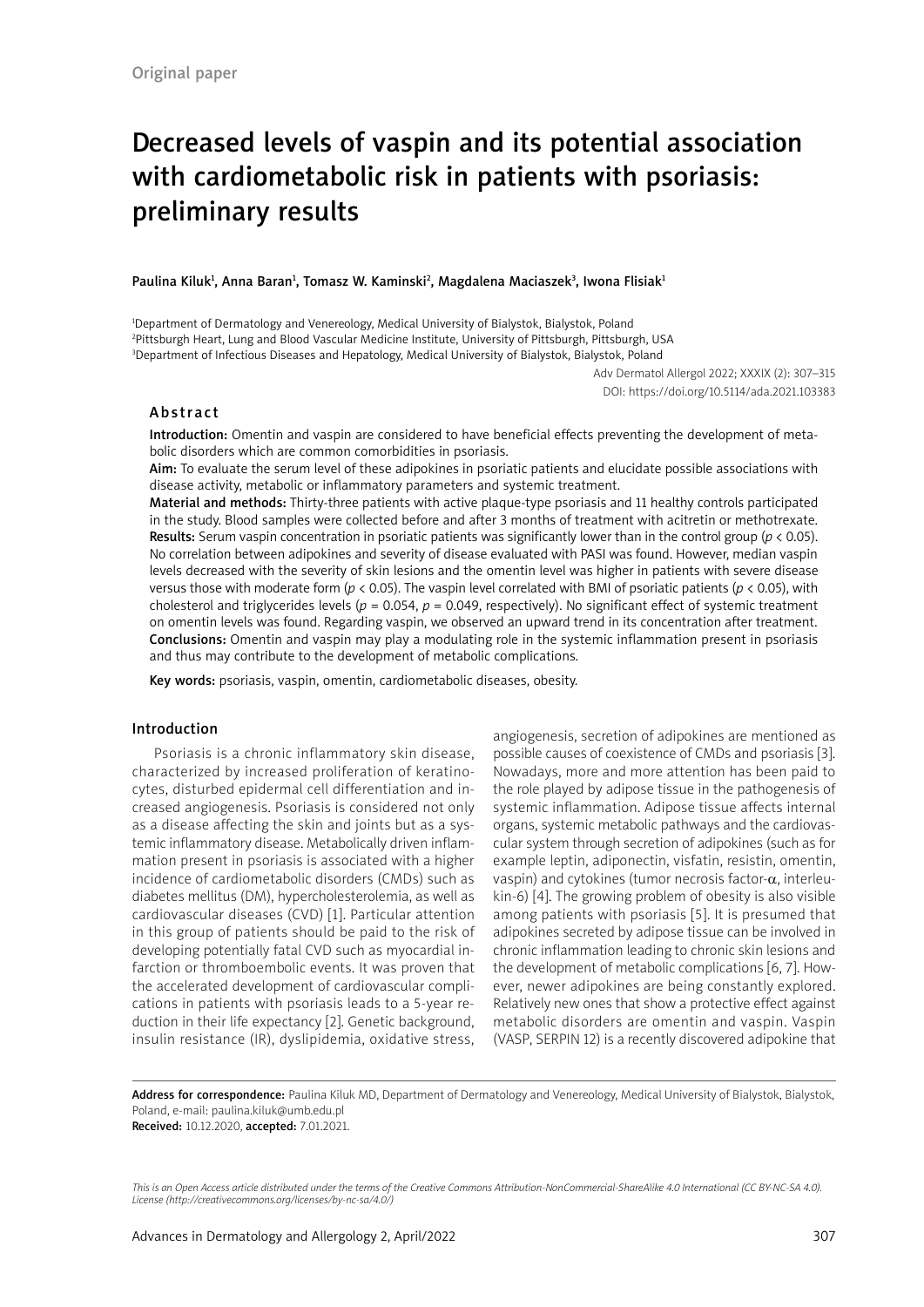has been isolated from the visceral adipose tissue of OLETF (Otsuka Long-Evans Tokushima Fatty) rats, an animal model of abdominal obesity associated with type 2 diabetes (T2D). VASP is a serine protease inhibitor consisting of 375 amino acids [8]. The exact mechanism of its action has not been determined, but it was reported that a likely target for vaspin is the kallikrein-related peptidase 7 (hK7) [9]. In experimental studies, improvement in glucose tolerance and insulin sensitivity was observed after administration of recombinant vaspin in DIO (dietinduced-obesity) mice. It is supposed that vaspin acts as an insulin sensitizer with anti-inflammatory effects and might display a compensatory mechanism in response to decreased insulin sensitivity [8, 10]. As obesity is one of the main factors contributing to the development of CMDs also in psoriasis, the possible protective effect of vaspin in their manifestation is still debatable. The data concerning vaspin impact on psoriasis pathogenesis are available, but still not fully clear and unambiguous.

Omentin was isolated from the visceral adipose tissue by Yang *et al*. [11]. It includes two isoforms, the first of which (omentin-1) is the main circulating isoform and contains 313 amino acids. The adipokine is mainly expressed in visceral adipose tissue, predominantly in stromal-vascular cells (SVC) rather than subcutaneous adipose tissues in humans [12, 13]. The gene for omentin is located in the 1q22-a23 chromosomal region which has been previously linked to T2D in several populations. These data suggest that omentin might be a candidate gene for T2D susceptibility in humans [12]. Moreover, it is reported that omentin increases insulin-mediated glucose uptake by activating the protein kinase Akt or protein kinase B [13]. It is also suspected that the adipokine exerts anti-inflammatory effects in endothelial cells. As a consequence of the activation of the eNOS/NO path, vasodilation occurs in isolated blood vessels [14, 15]. Therefore, omentin might be involved in obesity and its metabolic consequences including cardio-vascular complications, which are common comorbidities in psoriasis.

### Aim

Due to the increasing prevalence of obesity and cardiometabolic complications in psoriatic patients, the aim of our study was to assess the serum levels of discussed adipokines in patients with psoriasis and evaluate their relationship with disease severity, metabolic and inflammatory parameters as well as potential association with CMDs and influence of systemic treatment.

# Material and methods

To our prospective research we enrolled 33 patients (21 males and 12 females) with a flare of plaque-type psoriasis, and 11 sex-, age- and body mass index (BMI) matched healthy controls. Patients with other types of psoriasis, chronic metabolic or inflammatory diseases, malignancy, and pregnancy were excluded. Psoriasis area and severity index (PASI) has been estimated by the same investigator in all patients. The study group was divided depending on the PASI severity into 3 subgroups: mild (PASI 1) score under 10 points, moderate (PASI 2) between 10 and 20 points and severe (PASI 3) above 20 points. Body mass index (BMI) was evaluated as weight/ height<sup>2</sup> (kg/m<sup>2</sup>). We divided patients for groups according to BMI, group 0 means the controls, BMI 1 includes 10 normal-weight (18.5–24.9 kg/m<sup>2</sup>) psoriatics, BMI 2 – indicates overweight (BMI 25.0–29.9  $kg/m<sup>2</sup>$ ) and consists of 9 patients, BMI 3 - obesity (BMI > 30 kg/m<sup>2</sup>) noted in 14 subjects from the study group. Blood samples have been collected before starting systemic treatment and repeated after therapy. Treatment was conducted with methotrexate (MTX) 15 mg/week (19 patients) or acitretin (14 persons) in a bodyweight dose of 0.5 mg/kg/day. The therapy lasted 3 months. All participants gave their signed informed consent before participation. The study was approved by the Bioethical Committee of the Medical University of Bialystok (Protocol number R-I-002/354/2015) and was in accordance with the principle of the Helsinki Declaration.

# Serum collection

Fasting blood samples were obtained from the study and control group, using vacutainer tubes and allowed to clot for 30 min. Samples were centrifuged for 15 min at 2000 g, and then separated serum was frozen immediately and preserved at –80°C until analysis. Blood samples for biochemical tests and blood counts were collected at the same time to other tubes and were performed by routine laboratory techniques using an automated analyzer. Serum levels of assay parameters were measured using validated and calibrated Bio-Plex 200 System provided by Bio-Rad. In our research we used Bio-Plex Pro RBM Human Metabolic Panel 2 which includes 8 magnetic bead-based assays to measure among other omentin and vaspin.

#### Statistical analysis

The normality of obtained distribution was tested using the Shapiro-Wilk test and quantitative data were expressed as mean  $\pm$  SD. The non-Gaussian data were presented as a median (full range). The Student's *t* test or nonparametric Mann-Whitney test were used to compare differences between the psoriasis group and the control group, whereas for binary data  $\chi^2$  test was used. The analysis of variance (ANOVA) or Kruskal-Wallis test was used to check differences between the psoriasis subgroups and followed by Bonferroni post hoc analysis when appropriate. The correlations between studied variables were determined by Spearman's rank correlation analysis. A two-tailed p value < 0.05 was considered to be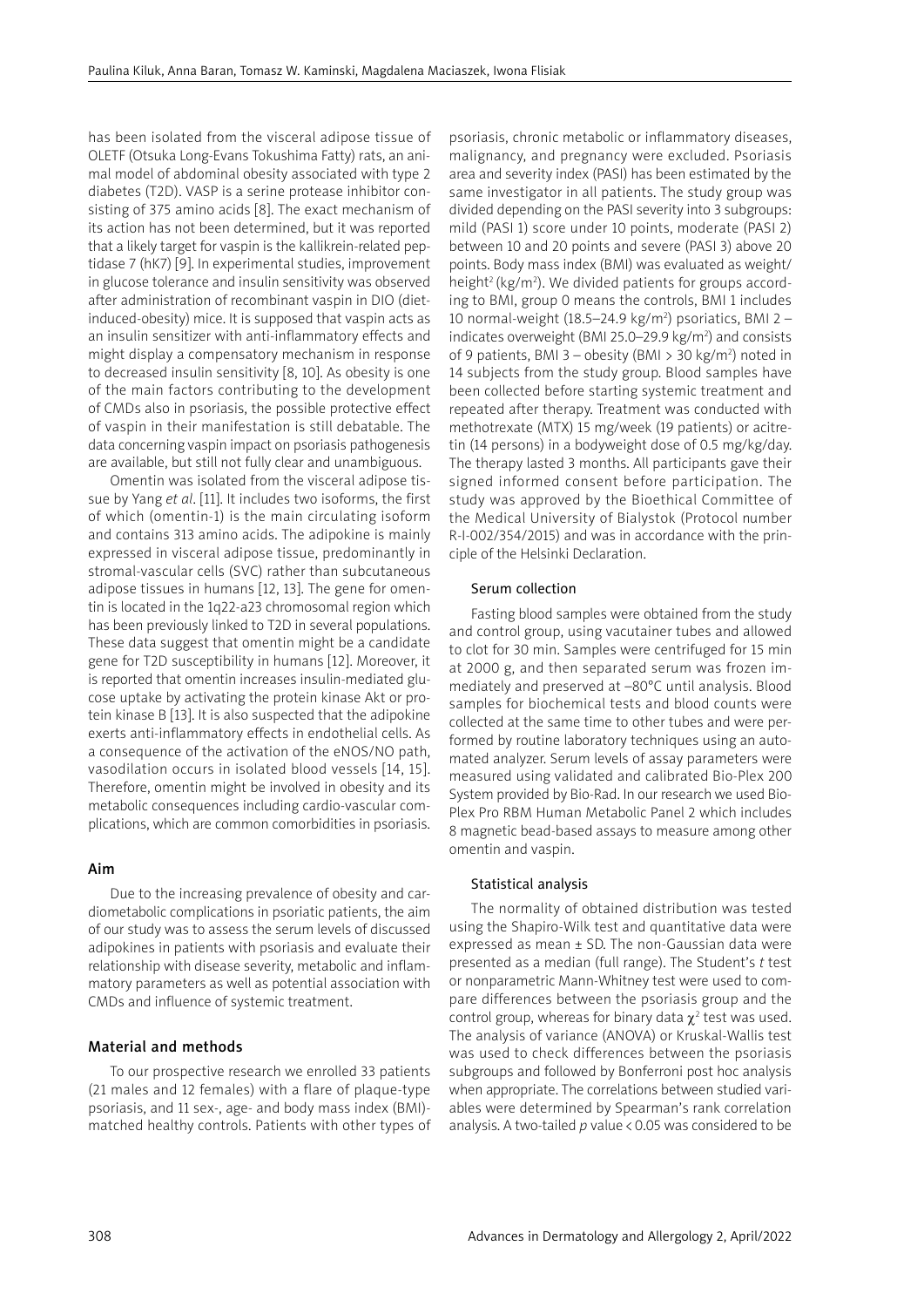statistically significant. Computations were performed using GraphPad 8 Prism Software (GraphPad Software, CA, USA). The power of the analysis was estimated using StatMate 2 Software (GraphPad Software, CA, USA).

# Results

The study included 33 patients with active plaquetype psoriasis, 12 women and 21 men, with the mean age of 54 (24–85) and 11 healthy volunteers matched for age, weight, and BMI. Median BMI of psoriatic patients was 28.86 kg/m2 (17.3–43). Severity of psoriasis expressed by median PASI score was 15 (5.4–32.7) before treatment and 3.4 (0.7–15) after therapy. Baseline characteristics of the control group and patients are summarized in Table 1. The median vaspin serum concentration in psoriatic patients before treatment was significantly (*p* < 0.05) lower than in the control group (Figure 1, Table 2). The serum level of omentin in the study group before treatment was insignificantly higher than in controls, however with an upward trend (Table 2). There was no correlation between the studied adipokines and gender in the study. However, a significant positive correlation between the serum omentin concentration and age was found in the group of psoriasis patients ( $p = 0.003$ ). We found no statistically significant correlation between the vaspin level before treatment and severity of psoriasis expressed by PASI (*p* < 0.05) (Tables 3 and 4). InterestTable 1. Baseline characteristics of the control group and patients

| Controls<br>Parameter             |                 | <b>Patients</b>                  |
|-----------------------------------|-----------------|----------------------------------|
| Age [years]                       | $54.36 + 9.11$  | $54.15 + 16.77$                  |
| Height [cm]                       | $165.9 + 8.83$  | $171.5 + 10.01$                  |
| Weight [kg]                       | $69.36 + 15.19$ | 84.8 ± 20.93 ( $p = 0.0646$ ) NS |
| BMI $\left[\frac{kg}{m^2}\right]$ | $24.95 + 3.59$  | 28.86 ±6.41 ( $p = 0.0627$ ) NS  |



\*Means a statistical significance between controls and given patients group.

Figure 1. Comparison of the levels of vaspin between controls and patients before and after treatment (point 1741 has not been included in graphics, it is beyond the scale)

|  |  |  | Table 2. Comparison of levels of omentin and vaspin between controls and patients before and after treatment. |  |  |
|--|--|--|---------------------------------------------------------------------------------------------------------------|--|--|
|  |  |  | Concentrations of omentin, vaspin in groups treated with acitretin or methotrexate                            |  |  |

| Controls<br>Parameter |                     | Acitretin                            | Methotrexate         | <b>Patients</b>               |  |
|-----------------------|---------------------|--------------------------------------|----------------------|-------------------------------|--|
| Omentin [ng/ml]:      |                     |                                      |                      |                               |  |
| Before treatment      | 7.22 (3.59-39.89)   | $8.27(0.04 - 22.36)$                 | 12.80 (0.54-69.13)   | 11.27 (0.54-69.13)            |  |
| After treatment       |                     | 10.2 (0.02-21.81)                    | 10.3 (3.06-75.01)    | 10.39 (2.25-75.01)            |  |
| Vaspin [pg/ml]:       |                     |                                      |                      |                               |  |
| Before treatment      | 35.21 (7.88-411.60) | 6.46 $(0.01-15.36)***$ (< 0.0001)### | 28.73 (6.85-94.14)   | $11.53$ (0.01-94.14)* (0.042) |  |
| After treatment       |                     | 5.91 $(0.38-28.42)***$ $(0.0001)***$ | 27.79 (1.40-1746.00) | 15.08 (0.38-1746.00) (0.061)  |  |
|                       |                     |                                      |                      |                               |  |

*Italic shows the existence of a strong trend at the border of significance (due to small "n" numbers). \*/\*\*/\*\*\* means a statistical significance between controls and given patients group. ###ANOVA analysis within vaspin subgroups.* 

| Table 3. Presence of crucial correlations between baseline parameters and omentin, vaspin before and after treatment. |  |
|-----------------------------------------------------------------------------------------------------------------------|--|
| Italic shows statistical significances between group Before treatment and After treatment                             |  |

| Parameter          | Before treatment |              | After treatmen  |          |
|--------------------|------------------|--------------|-----------------|----------|
|                    | Omentin          | Vaspin       | Omentin         | Vaspin   |
| PASI Score         | 0.028            | $-0.122$     | $-0.195$        | $-0.098$ |
| Red blood cells    | $-0.126$         | 0.130        | $-0.244$        | $-0.033$ |
| White blood cells  | $-0.177$         | 0.435(0.008) | $-0.286(0.088)$ | $-0.003$ |
| C-reactive protein | $-0.008$         | 0.049        | $-0.129$        | $-0.114$ |
| Cholesterol total  | $-0.230$         | 0.485(0.004) | $-0.348(0.047)$ | $-0.146$ |
| Triglycerides      | $-0.227$         | 0.342(0.049) | $-0.245$        | $-0.116$ |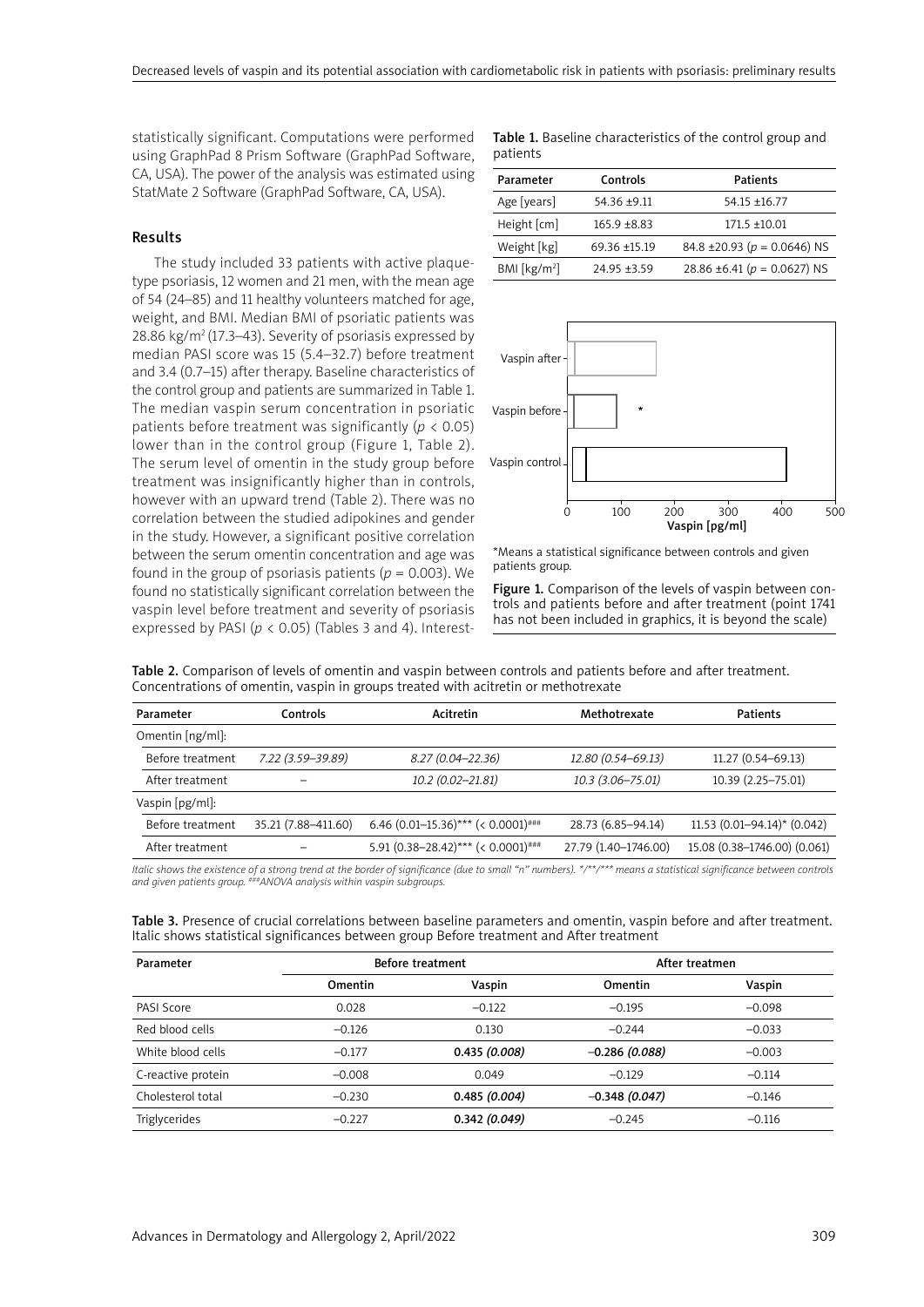| Parameter | Protein/group   | Controls $(n = 11)$ | PASI 1 $(n = 6)$     | PASI 2 $(n = 14)$    | PASI 3 $(n = 13)$           |
|-----------|-----------------|---------------------|----------------------|----------------------|-----------------------------|
| Before    | Omentin [ng/ml] | 7.22 (3.58-39.89)   | $9.47(4.21 - 21.46)$ | $6.44(0.04 - 69.13)$ | 12.80 (5.47-36.51) ^(0.048) |
| treatment | Vaspin [pg/ml]  | 35.21 (7.88-411.60) | 20.83 (6.36-94.14)   | 13.39 (0.01–67.31)   | 10.63 (4.05–84.78)          |
| After     | Omentin [ng/ml] | -                   | 10.51 (5.14-21.81)   | 8.00 (0.02-75.01)    | 11.71 (5.75-40.10)          |
| treatment | Vaspin [pg/ml]  | -                   | 10.84 (1.4-77.98)    | 8.55 (0.38-1746.00)  | 15.79 (1.98-169.20)         |

Table 4. Concentrations of omentin, vaspin in groups based on PASI scoring regarding the examination at admission to the clinic and after treatment

*^A significant difference between PASI 2 and PASI 3 subgroups in omentin concentrations. Italic shows the existence of a strong trend at the border of significance (due to small "n" numbers).*

| <b>Table 5.</b> Concentrations of omentin, vaspin in groups based on body mass index (BMI) values regarding the examination |  |  |  |  |  |
|-----------------------------------------------------------------------------------------------------------------------------|--|--|--|--|--|
| at admission to the clinic and after treatment                                                                              |  |  |  |  |  |

| Parameter | Protein/group   | Controls $(n = 11)$ | <b>BMI</b> I $(n = 10)$                  | <b>BMI II</b> $(n = 9)$            | <b>BMI III</b> $(n = 14)$       |
|-----------|-----------------|---------------------|------------------------------------------|------------------------------------|---------------------------------|
| Before    | Omentin [ng/ml] | 7.22 (3.59-39.89)   | 12.70 (0.54-69.13)                       | $6.99(423.1 - 36.06)$              | $11.10(3.88 - 36.51)$           |
| treatment | Vaspin [pg/ml]  | 35.21 (7.88–411.6)  | $9.81$ (1.83–51.62) (0.062) <sup>#</sup> | 6.6 $(0.01-28.73)$ ** $(0.0022)$ # | 30.14 (4.05-94.14) <sup>#</sup> |
| After     | Omentin [ng/ml] | -                   | $9.08(3.06 - 75.01)$                     | 8.32 (0.02-44.39)                  | 11.744 (5.75-40.10)             |
| treatment | Vaspin [pg/ml]  |                     | 5.42 (1.40-1746.00)*#                    | $15.08$ $(0.38 - 28.42)^*$         | 32.83 (1.98-169.20)#            |

*\*/\*\*/\*\*\*The existence of a statistical significance between controls and given BMI subgroups. #/##ANOVA analysis inside BMI subgroups. Italic shows the existence of a strong trend at the border of significance (due to small "n" numbers).*

ingly, pre-treatment median vaspin levels decreased with the severity of skin lesions and the lowest was noticed in patients with severe psoriasis (Table 4). Serum omentin concentrations did not correlate with total PASI score but they were statistically significantly higher in patients with severe disease compared to those with moderate form  $(p < 0.05)$  (Tables 3 and 4). We noticed a statistically significant positive correlation between pre- and post-treatment vaspin levels and BMI of the patients (*p* < 0.05; *p* = 0.046, *p* = 0.039 respectively). In addition, there was a significant difference in vaspin concentrations between the control group and psoriatic overweight patients ( $p < 0.01$ ). The study demonstrated statistically significant differences in vaspin levels between individual BMI subgroups and the control group in the Anova test. The lowest medium vaspin concentration was observed in overweight patients (BMI 2 subgroup), with the highest among obese psoriatics (BMI 3 subgroup) (Table 5). In the case of omentin, we did not find any significant correlations with patients total BMI or any trend in its levels between three BMI sub-groups (Table 5). After 3 months of systemic treatment, not only improvement of skin lesions in all studied patients was observed but also attenuation of inflammation expressed as a decrease in serum concentrations of inflammatory parameters (white blood count, C-reactive protein).

After systemic therapy of all patients, we observed an increasing trend in vaspin concentration, however without statistical significance (*p* = 0.061) (Table 2). Omentin levels before and after 3 months' therapy remained unchanged (*p* > 0.05) (Table 2). After treatment, the study revealed persistence of strong differences in vaspin concentrations between the control group and all three BMI subgroups expressed by the Anova test. Moreover, we noticed a significant difference in vaspin concentrations between the control group and psoriatics with normal body weight after treatment (*p* < 0.05) (Table 5). No significant relationship was found between adipokine levels in the control group and PASI subgroups (Table 4). Assessing the effect of treatment on vaspin or omentin levels in BMI and PASI subgroups, we did not find any statistically significant differences in adipokine levels in individual subgroups. However, we noticed that levels of vaspin decreased after treatment among PASI 1 and PASI 2 groups, contrary to a post-treatment vaspin level increase among PASI 3 group (Table 4). Moreover, we showed a decrease in the vaspin level after therapy among BMI 1 group, but its increase among BMI 2 and 3 groups. After division of patients into subgroups based on treatment strategy, we found no significant changes in vaspin and omentin levels before and after treatment in both acitretin and methotrexate groups (*p* > 0.05) (Table 2). However, we noticed a statistically significant difference in vaspin levels between the control and acitretin groups before treatment ( $p < 0.01$ ), this relationship was maintained even after treatment (*p* < 0.01) (Table 2).

We have also correlated serum of vaspin and omentin with biochemical, inflammatory and morphological parameters. Among all the correlations made, it is worth noting positive significant correlations between the serum vaspin level and total cholesterol  $(R = 0.485,$ *p* = 0.004), triglycerides (TG) (*R* = 0.342, *p* = 0.049) and white blood cells (WBC)  $(R=0.435, p = 0.008)$  in patients with psoriasis. This correlation was not present after treatment.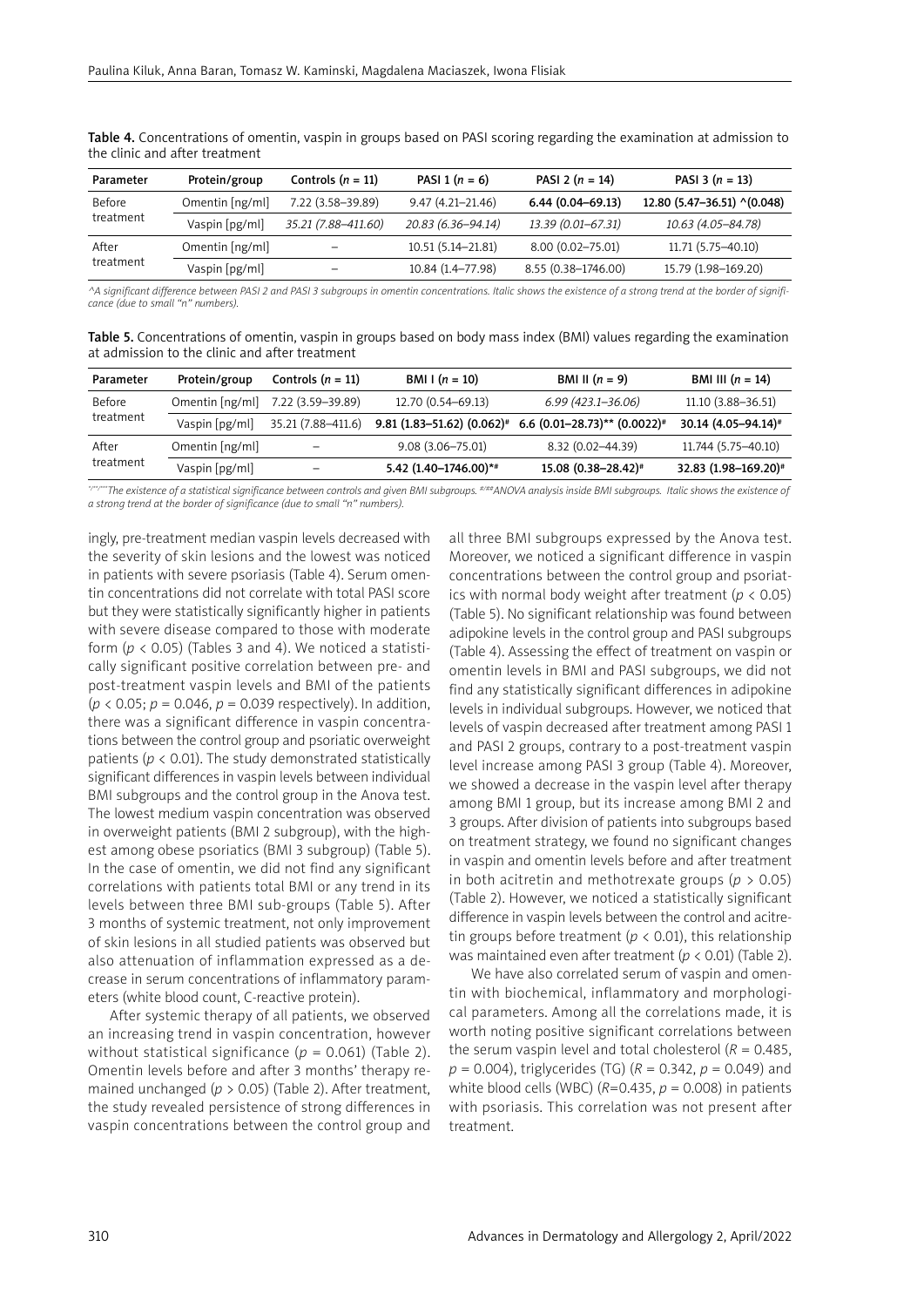#### Discussion

Adipokines derived from adipose tissue affect many tissues and organs including the brain, liver, cardiovascular system, skeletal muscle and others [16, 17]. They participate in multiple metabolic processes such as appetite regulation, maintaining energy balance, regulation of fat and carbohydrate metabolism, insulin sensitivity and insulin secretion, vascular remodeling and inflammation [18–20]. Excess visceral adipose tissue through secreted cytokines and adipokines contributes to the development of insulin resistance, DM, non-alcoholic fatty liver disease (NAFLD), atherosclerosis and hypertension, thus increasing the risk of developing cardiovascular diseases [16, 17]. Psoriasis, just as obesity, is characterized by the presence of the low-grade chronic inflammation state, which increases the risk of developing metabolic disorders. Therefore, adipokines in these two states play a modulatory or even a shared role. The relationship between obesity and psoriasis represent a challenging issue. It is still debatable whether obesity is entirely a consequence of psoriasis or it may be an independent risk factor for the development of this condition [21]. Omentin and vaspin belong to anti-inflammatory adipokines whose participation in psoriasis has been the subject of single, inconsistent studies.

It is suggested that vaspin is the metabolic regulator of fat deposits in the body [22]. We demonstrated significantly decreased serum vaspin concentrations in patients with psoriasis compared to the control group. Similar results were also presented by Ataseven *et al*. in a group of 56 patients with psoriasis [23]. These findings are in contrast to the results presented by Coban *et al*. who found higher vaspin levels in a group of 35 patients with psoriasis than in controls [24]. Interestingly, Saalbach *et al*. showed no difference in the serum vaspin concentration between healthy controls and patients with psoriasis [25]. Due to the lack of other studies, observed variances point out the need for further research including more patients followed-up for a longer time. Discussing the role of vaspin in psoriasis we should mention the study of Saalbach *et al*. who for the first time demonstrated expression of vaspin protein in keratinocytes. Furthermore, they showed that vaspin expression was reduced in lesional psoriatic skin compared with uninvolved skin [25]. They also concluded that vaspin expression by maturing keratinocytes modulates cutaneous immune responses and may be involved in the pathogenesis of psoriasis [26]. Similar results of reduced vaspin levels in psoriatic lesions in relation to healthy skin were also obtained by Sayed *et al*. [27]. These results highlight the important role of vaspin in psoriasis and the need for further research.

The study showed no correlation between vaspin levels and disease activity determined by PASI. However, we have observed a strong trend in its level in individual PASI subgroups comparing to the controls. Interestingly, vaspin levels decreased with the severity of the disease. Similar observations of a significantly reduced vaspin concentration in patients with PASI above 10 compared to the group with PASI below 10 were made by Ataseven *et al*. Researchers suggested that vaspin not only can be used as a marker of the disease but it also may reflect its severity [23]. In the context of above-mentioned reports about decreased vaspin levels in psoriatic lesions, we may hypothesize whether the extent of the involved skin and the severity of lesions may contribute to lowering serum vaspin levels. Similar to our study, the others showed no relationship between the vaspin concentration and the severity of the disease [24, 25]. Thus it seems questionable if vaspin is a reliable marker of intensity of the psoriasis course. This research demonstrated existence of a significant correlation between the vaspin level and BMI of psoriatic patients, no such relations were found in the control group. The lowest median vaspin concentration, significant in relation to healthy volunteers, was noticed in overweight patients and the highest among obese psoriatics however without significance. In contrast, in other reports in patients with psoriasis, no correlation between vaspin and BMI was observed [24, 25]. The data regarding association between vaspin and body weight are inconsistent also in other CMDs. Some researchers have shown that elevated vaspin serum levels are associated with BMI and insulin resistance [28, 29]. Others associated low vaspin levels with the risk of progression of T2D or have not confirmed the compound between vaspin levels and obesity or metabolic syndrome [30, 31]. Due to the inconsistency of data, Feng *et al*. conducted a meta-analysis in which they revealed significantly increased vaspin levels in T2D patients as well as in obese patients compared to nonobese individuals [32]. These results are to a certain extent reflected in ours, where we presented a significant difference in vaspin levels between BMI groups among patients with psoriasis. It has been suggested that an increase in the vaspin expression may constitute a compensatory mechanism in response to an increase in obesity and insulin resistance [33]. Similarly, we can translate an increased vaspin concentration in overweight or obese patients with psoriasis as observed in our study. Due to a small number of studies assessing vaspin levels in patients with psoriasis we can refer to publications highlighting the presumed involvement of vaspin in the development of CMDs, and thus emphasize the possible association of psoriasis with other chronic inflammatory states as well as indicate the need for further research in this relationship in psoriatics.

As an example, Aust *et al*. revealed that vaspin serum concentrations were significantly lower in patients with carotid stenosis and they concluded that vaspin could serve as a novel marker of unrecognized symptoms of carotid artery stenosis [34]. Moreover, Li *et al.* demonstrated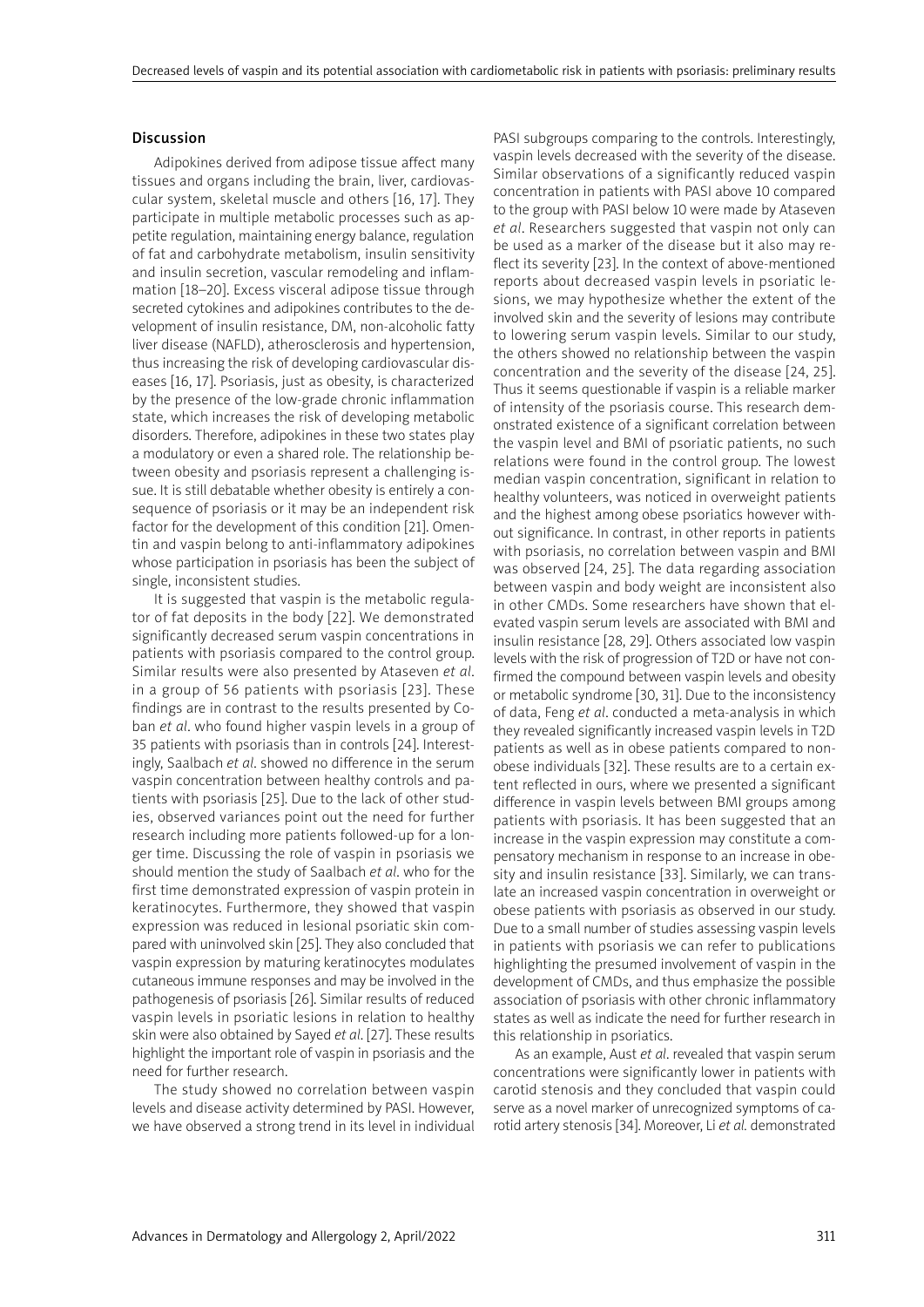that a low vaspin serum level predicts coronary artery disease (CAD) and unstable angina pectoris [35]. Above and beyond they suggested a suppressive influence of vaspin on the inflammatory process, which requires further investigations. Based on previous reports and their own studies, Kobat *et al*. found lower vaspin levels in CAD compared with age-matched subjects who had same symptoms with angiographically normal coronary anatomy and they presumed that low serum vaspin levels may be a predictor of atherosclerotic disease [36]. These outcomes have led us to perform our study and explore the potential diagnostic value of vaspin in psoriasis and perhaps the development of psoriasis comorbidities. Thus, gathering all the data mentioned above along with our preliminary results, vaspin might be a novel protective protein of perhaps predicting CMDs properties. Psoriasis as a systemic disease is characterized by the coexistence of many pathophysiological disorders, including cardiometabolic ones, which may influence the obtained results. Thus, further studies performed on larger groups with stratification according to CAD risk assessment are definitely required.

As we have stated, T2D is usually accompanied by elevated vaspin levels. However, some studies indicate that serum vaspin levels were lower in patients with DM microvascular complications than in patients without them [37]. In relation to these reports, Sathyaseelan *et al*. conducted an interesting study on a group of patients with diabetes. They showed a reduced concentration of vaspin in patients with acute coronary syndrome (ACS) and hypothesized that decreased serum vaspin acts as a predictor of ACS in patients with T2D [38]. Thus, based on our research, we could assume that a decreased vaspin serum level in patients with psoriasis can contribute to CAD development. Additionally, patients most diseased/most diseased patients may be most predisposed to developing cardiovascular complications. The associations between vaspin and obesity, diabetes or CAD indicate that vaspin may become a potential biomarker of MS.

As vaspin is considered as a marker of MS, more and more studies assessing its concentration in inflammatory diseases have been appearing. One of these diseases is psoriatic arthritis (PsA), common comorbidity in psoriasis, which could share mutual obesity-related complications such as MS, T2D, IR or CVD. Colak *et al*. determined that vaspin concentration in patients with PsA was higher than in healthy controls, but without any correlation between disease activity and its levels [39]. As demonstrated, various chronic inflammatory diseases may present different vaspin responses reflecting perhaps mutual or compensating nature of the protein.

After 3 months of systemic treatment we observed improvement of skin lesions in all studied patients and attenuation of inflammation expressed in the decrease in inflammatory parameters. We noticed a trend towards the increase in vaspin concentration after treatment.

Noteworthy, vaspin levels remained significantly lower in patients with psoriasis after treatment compared to the control group. Attention should also be paid to the post-therapy increase in vaspin levels in overweight or obese patients, which may indicate the potential benefits of systemic treatment in psoriatics in respect of vaspin levels.

 Considering the impact of a particular drug, we found no significant changes in vaspin levels before and after treatment with acitretin or methotrexate. Similarly, Coban *et al*. did not find changes in vaspin levels before and after MTX treatment of psoriasis patients [24]. These results may indicate a possible lack of effect of the most commonly used systemic medications in psoriasis therapy such as acitretin and methotrexate on the production and metabolism of vaspin or perhaps the existence of other confounding mechanisms. Furthermore, an upward trend in vaspin levels after treatment observed may be due to reduced skin involvement or improvement of the inflammatory state. Referring to the study showing a reduced concentration of vaspin in psoriatic lesions, it was found that improvement of psoriatic plaques by narrowband ultraviolet B radiation is associated with an upregulation of tissue vaspin levels [27].

We demonstrated a significant positive correlation between serum vaspin level and total cholesterol, triglycerides and WBC in psoriatic patients. These findings highlight possible links between vaspin and lipid metabolism as well as its effects on the immune system. Thus vaspin might be another indicator of the pro-atherogenic risk in psoriasis. Interestingly, reported correlations disappear after systemic treatment, what may reflect indirectly its cardioprotective effect. Breitfeld *et al*. attempted to confirm the association of vaspin with the serum lipid profile in humans.

As presented in other publications regarding vaspin concentration in inflammatory diseases or metabolic disorders, correlations with lipids or inflammatory parameters are ambiguous. Coban *et al*. in their research based on psoriatic patients found no relations between vaspin and metabolic variables [24]. Aliasghari *et al*. based on a group of patients with NAFLD noted that vaspin is positively significantly associated with hs-CRP [40]. In contrast, some researches revealed a negative association between hs-CRP and vaspin levels [34, 41]. The numerous, often inconsistent, associations of vaspin with metabolic or inflammatory variables could underline the multidirectional function that it performs in the body.

Regarding omentin, the literature demonstrates that it could play a protective role in obesity-related inflammation [42, 43]. Hence, it arouses a considerable interest of researchers, including our team. We showed an existence of an upward trend in omentin concentration in patients with psoriasis in relation to the controls, however, without any statistical significance. These findings are a bit in agreement with a previous study conducted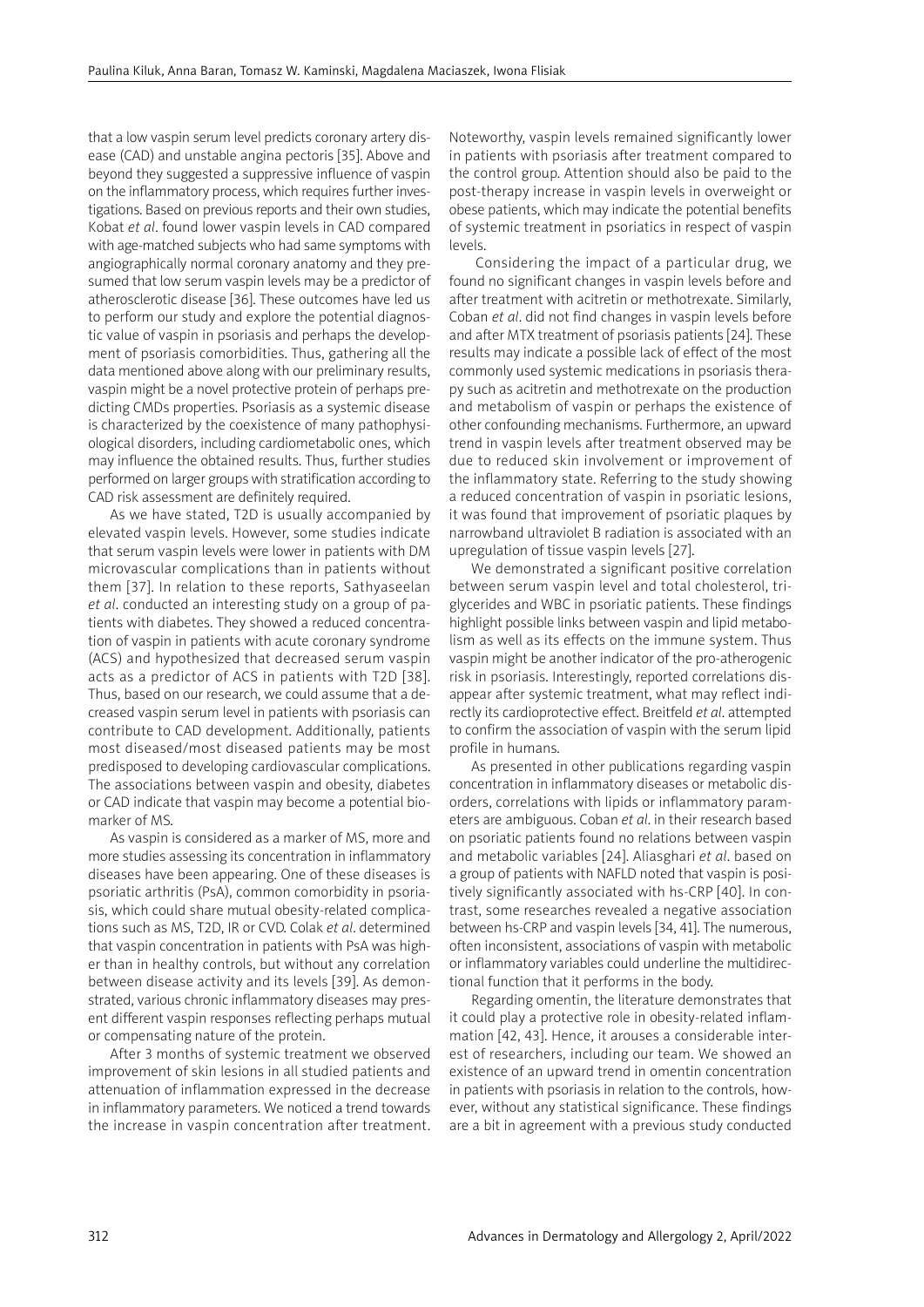by Coban *et al*. showing elevated omentin levels in psoriatic patients [24]. Nonetheless, these results are opposite to the majority of studies assessing omentin concentrations in patients with psoriasis, in which a significant decrease in its level was observed [44–48]. The differences may be due to a smaller size of our study group or other confounding factors or methodological nuances. Zhang *et al*. went a step further and showed not only a decreased plasma omentin concentration in patients with psoriasis but also a reduced expression of this adipokine in the epidermis of psoriatic lesions [46]. Another interesting study was conducted by Xue *et al*. who showed higher levels of omentin in patients with psoriatic arthritis not only in relation to healthy controls but also to patients with psoriasis without joint involvement. In addition, they found omentin was positively correlated with osteoclast precursors. Therefore, they hypothesized that omentin might contribute to pathogenesis of arthritis [49]. This encourages further studies conducted on patients with psoriasis and PA to assess whether omentin might be a predictor of joint involvement also in psoriasis.

We found no correlation between severity of the disease and the serum omentin level, but we documented a significantly higher level of omentin in patients with severe psoriasis in relation to those with a moderate one. In Coban *et al*. study, PASI values were significantly positively correlated with serum omentin [24]. Differently from that, in other mentioned studies serum omentin levels negatively correlated with PASI score or similarly as in ours, it showed no dependence between these variables [44–46, 48]. Thus, the relation between omentin and severity of psoriasis remains debatable, however its highest level in most diseased psoriatics might reflect omentin's compensatory effect to be further elucidated.

It was demonstrated that the serum omentin level and omentin gene expressions in visceral adipocytes are decreased in obese cases or in impaired glucose tolerant and T2D subjects compared with healthy controls [50]. Additionally, serum omentin concentration negatively correlated with BMI or waist circumference [50]. In our study, just as Coban *et al*., we did not find any significant correlations between omentin concentration and BMI of psoriatic patients [24]. Contrarily, Ismail *et al*. reported that omentin levels inversely correlated with BMI in psoriatics [48]. Similar results were shown by Zhang *et al*. and Turan *et al*. [46, 47]. Moreover, a low omentin level had been suggested to be a promising marker of the cardiovascular risk. It was negatively correlated with carotid intima-media thickness and was associated with the prevalence of coronary artery disease [51]. Taking all aforementioned data together, a decreased level of omentin might be considered as a factor which may contribute to development of CMDs in the general population as well as in psoriatic patients. Nevertheless, our study did not confirm previous reports. In addition, we

did not observe changes in the concentration of omentin after systemic treatment, also regardless of the drug used. In a study mentioned earlier and performed by Coban *et al*. the concentration of omentin significantly decreased after 3 months of methotrexate therapy [24]. In turn, Japanese researchers found an increase in omentin levels as a result of treating psoriatic lesions [44]. Definitely further studies are needed in order to explore the potency of omentin and whether it exerts a protective, predicting or compensatory role in the interplay between psoriasis and its comorbidities.

The limitations of our study may result from a relatively small number of patients enrolled in our study and the short duration of follow-up. This may be the reason for the discrepancy of our results compared to previous studies. Undoubtedly, the study points to an important topic for further discussion and subsequent scientific research regarding the role of vaspin and omentin in the development or maintenance of systemic inflammation associated with psoriasis and further development of CMDs.

# Conclusions

In this study, we provide insights into the roles of vaspin and omentin in psoriasis. It is considered that vaspin and omentin play an anti-inflammatory role in the organism but their biological and metabolic functions have not been extensively studied yet. Herein, we demonstrated significantly decreased serum vaspin concentrations and an upward trend in omentin concentration in patients with psoriasis in relation to the healthy subjects. No correlation between vaspin or omentin levels and severity of psoriasis was found. However, we noticed that vaspin levels decreased with the severity of the disease. Reversely, we discovered a higher level of omentin in patients with severe psoriasis in relation to those with a moderate form. Thus omentin might serve as an indicator of metabolically-driven inflammation intensifying within the severity of disease. Research showed a significant correlation between the vaspin level and BMI of psoriatic patients reflecting its role in adiposity and metabolic disorders. A positive relation between vaspin and lipids parameters might reflect its modulating role in CMDs development in psoriatics. Furthermore, its decreased serum level might be linked to metabolic complications in psoriasis. Considering our results as preliminary, the above assumptions need further larger research in order to fully elucidate these relations. After 3 months of systemic treatment with acitretin or methotrexate we noticed a trend towards the increase in vaspin concentration after treatment, however without statistical significance. Omentin levels did not change after therapy. Considering ambiguous literature data, it cannot be clearly stated whether systemic antipsoriatic treatment influences or not the adipokines levels or there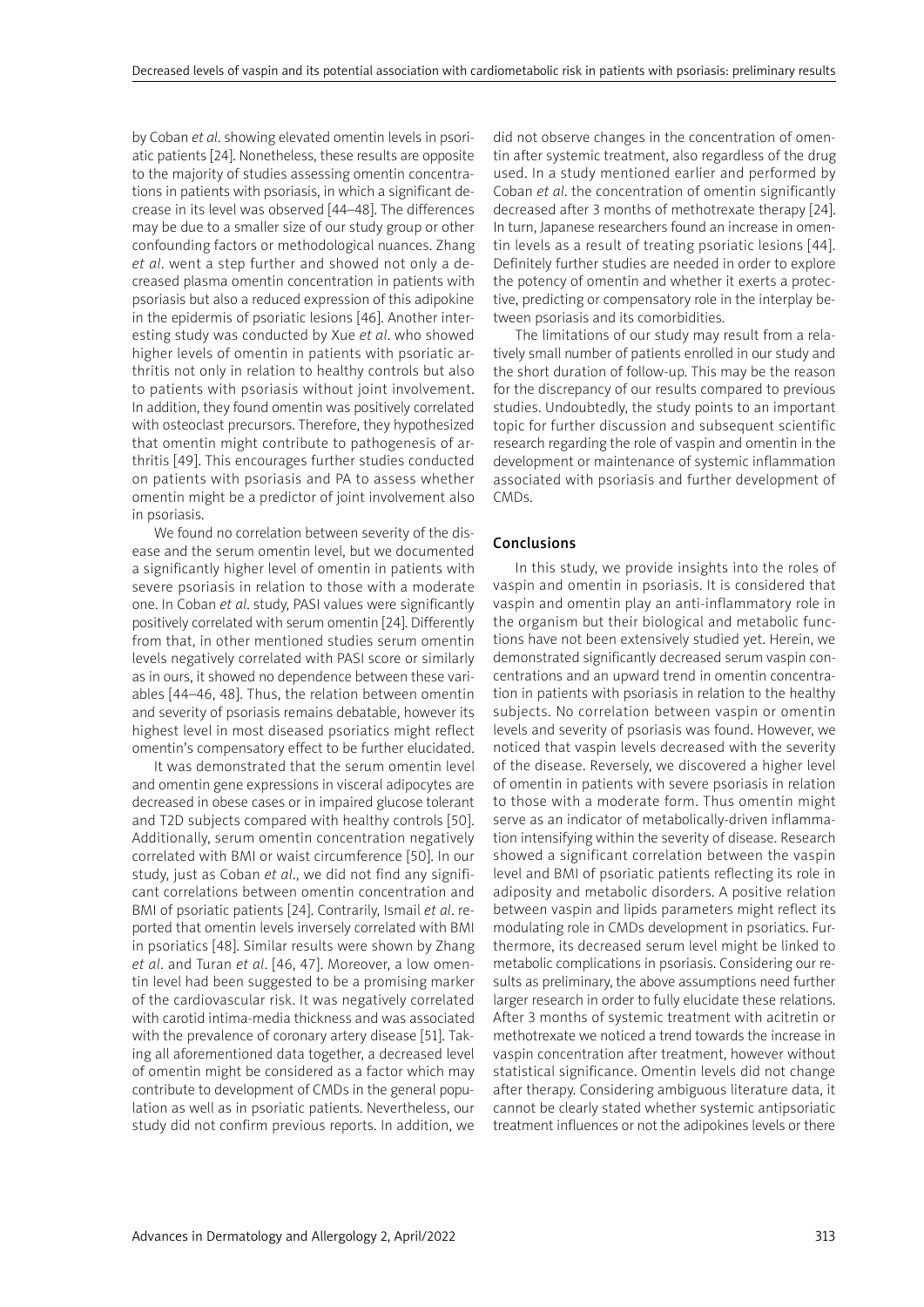are some confounding factors, therefore further research is needed. Similarly, various chronic inflammatory diseases present different vaspin and omentin responses. Altogether they come to a conclusion of a multifactorial nature of metabolic disorders and their association with vaspin and omentin. Similar conclusions about importance of vaspin and omentin in the pathogenesis and development of systemic inflammation in psoriatic patients can be made. Summarizing, the importance of vaspin and omentin in psoriasis is not clear and there are a lot of conflicting data requiring in-depth research.

#### Acknowledgments

This study was supported by a study grant from the Medical University of Bialystok (Project No. N/ST/ MN/17/002/1149).

## Conflict of interest

The authors declare no conflict of interest.

#### References

- 1. Boenhncke EH, Boehncke S, Tobin Anne-Marie, et al. The 'psoriatic march': a concept of how severe psoriasis may drive cardiovascular comorbidity. Exp Dermatol 2011; 20: 303-7.
- 2. Abuabara K, Azfar RS, Shin DB, et al. Cause-specific mortality in patients with severe psoriasis: a population-based cohort study in the U.K. Br J Dermatol 2010; 163: 586-92.
- 3. Hu SC, Lan CE. Psoriasis and Cardiovascular comorbidities: focusing on severe vascular events, cardiovascular risk factors and implications for treatment. Int J Mol Sci 2017; 18: 2211.
- 4. Hulthe J, Hulten LM, Fagerberg B. Low adipocyte-derived plasma protein adiponectin concentrations are associated with the metabolic syndrome and small dense low-density lipoprotein particles: atherosclerosis and insulin resistance study. Metabolism 2003; 52: 1612-4.
- 5. Miller IM, Ellervik C, Zarchi K, et al. The association of metabolic syndrome and psoriasis: a population- and hospitalbased cross-sectional study. J Eur Acad Dermatol Venereol 2015; 29: 490-7.
- 6. Chiricozzi A, Raimondo A, Lembo S, et al. Crosstalk between skin inflammation and adipose tissue-derived products: pathogenic evidence linking psoriasis to increased adiposity. Expert Rev Clin Immunol 2016; 12: 1299-308.
- 7. Coimbra S, Catarino C, Santos-Silva A. The triad psoriasisobesity adipokine profile. J Eur Acad Dermatol Venereol 2016; 30: 1876-85.
- 8. Hida K, Wada J, Eguchi J, et al. Visceral adipose tissue-derived serine protease inhibitor: a unique insulin-sensitizing adipocytokine in obesity. Proc Natl Acad Sci USA 2005; 102: 10610-5.
- 9. Heiker JT, Klöting N, Kovacs P, et al. Vaspin inhibits kallikrein 7 by serpin mechanism. Cell Mol Life Sci 2013; 70: 2569-83.
- 10. Wada J. Vaspin: a novel serpin with insulin-sensitizing acts. Exp Opin Invest Drugs 2008; 17: 327-33.
- 11. Yang RZ, Shuldiner AR, Gong DW. Cloning of omentin, a new adipokine from human omental fat tissue. Diabetes 2003; 52: 1-A730.
- 12. Schäffler A, Neumeier M, Herfarth H, et al. Genomic structure of human omentin, a new adipocytokine expressed in omental adipose tissue. Biochem Biophys Acta 2005; 1732: 96-102.
- 13. Yang RZ, Lee MJ, Hu H, et al. Identification of omentin as a novel depot-specific adipokine in human adipose tissue: possible role in modulating insulin action. Am J Physiol Endocrinol Metab 2006; 290: 1253-61.
- 14. Maruyama S, Shibata R, Kikuchi R et al. Fat-derived factor omentin stimulates endothelial cell function and ischemiainduced revascularization via endothelial nitric oxide synthase-dependent mechanism. J Biol Chem 2012; 287: 408-17.
- 15. Brunetti L, Leone S, Orlando G, et al. Hypotensive effects of omentin-1 related to increased adiponectin and decreased interleukin-6 in intra-thoracic pericardial adipose tissue. Pharmacol Rep 2014; 66: 991-5.
- 16. Blüher M. Adipose tissue dysfunction in obesity. Exp Clin Endocrinol Diabetes 2009; 117: 241-50.
- 17. Bays HE. "Sick fat", metabolism disease, and atherosclerosis. Am J Med 2009; 122: S26-S37.
- 18. Gulcelik NE, Usman A, Gürlek A. Role of adipocytokines in predicting the development of diabetes and its late complications. Endocrine 2009; 36: 397-403.
- 19. Kralisch S, Blüher M, Paschke R, et al. Adipokines and adipocyte targets in the future management of obesity and the metabolic syndrome. Mini Rev Med Chem 2007; 7: 39-45.
- 20. Gaal LF, Mertens IL, DeBlock CE. Mechanisms linking obesity with cardiovascular disease. Nature 2006; 444: 875-80.
- 21. Heron M, Hinckley M, Hoffman M, et al. Impact of obesity and smoking on psoriasis presentation and management. Arch Dermatol 2005; 141: 1527-34.
- 22. Kloting N, Berndt J, Kralisch S, et al. Vaspin gene expression in human adipose tissue: association with obesity and type 2 diabetes. Biochem Biophys Res Commun 2006; 339: 430-6.
- 23. Ataseven A, Kesli R. Novel inflammatory markers in psoriasis vulgaris: vaspin, vascular adhesion protein-1 (VAP-1), and YKL-40. G Ital Dermatol Venereol 2016; 151: 244-50.
- 24. Coban M, Tasli L, Turgut S, et al. Association of adipokines, insulin resistance, hypertension and dyslipidemia in patients with psoriasis vulgaris. Ann Dermatol 2016; 28: 74-9.
- 25. Saalbach A, Vester K, Rall K, et al. Vaspin a link of obesity and psoriasis? Exp Dermatol 2012; 21: 299-319.
- 26. Saalbach A, Tremel J, Herbert D, et al. Anti- inflammatory action of keratinocyte-derived vaspin. Relevance for the pathogenesis of psoriasis. Am J Pathol 2016; 186: 639-51.
- 27. Sayed KS, Said ER, Mohammed FN, et al. Down-regulation of tissue levels of serine protease inhibitor (vaspin) in psoriasis vulgaris patients: a possible mechanism of narrowband ultraviolet B radiation. Arch Dermatol Res 2019; 311: 637-41.
- 28. Teshigawara S, Wada J, Hida K, et al. Serum vaspin concentrations are closely related to insulin resistance, and rs77060950 at SERPINA12 genetically defines distinct group with higher serum levels in Japanese population. J Clin Endocrinol Metab 2012; 97: E1202-E1207.
- 29. Youn BS, Kloting N, Kratzsch J, et al. Serum vaspin concentrations in human obesity and type 2 diabetes. Diabetes 2008; 57: 372-7.
- 30. Jian W, Peng W, Xiao S, et al. Role of serum vaspin in progression of type 2 diabetes: a 2-year cohort study. PLoS One 2014; 9: e94763.